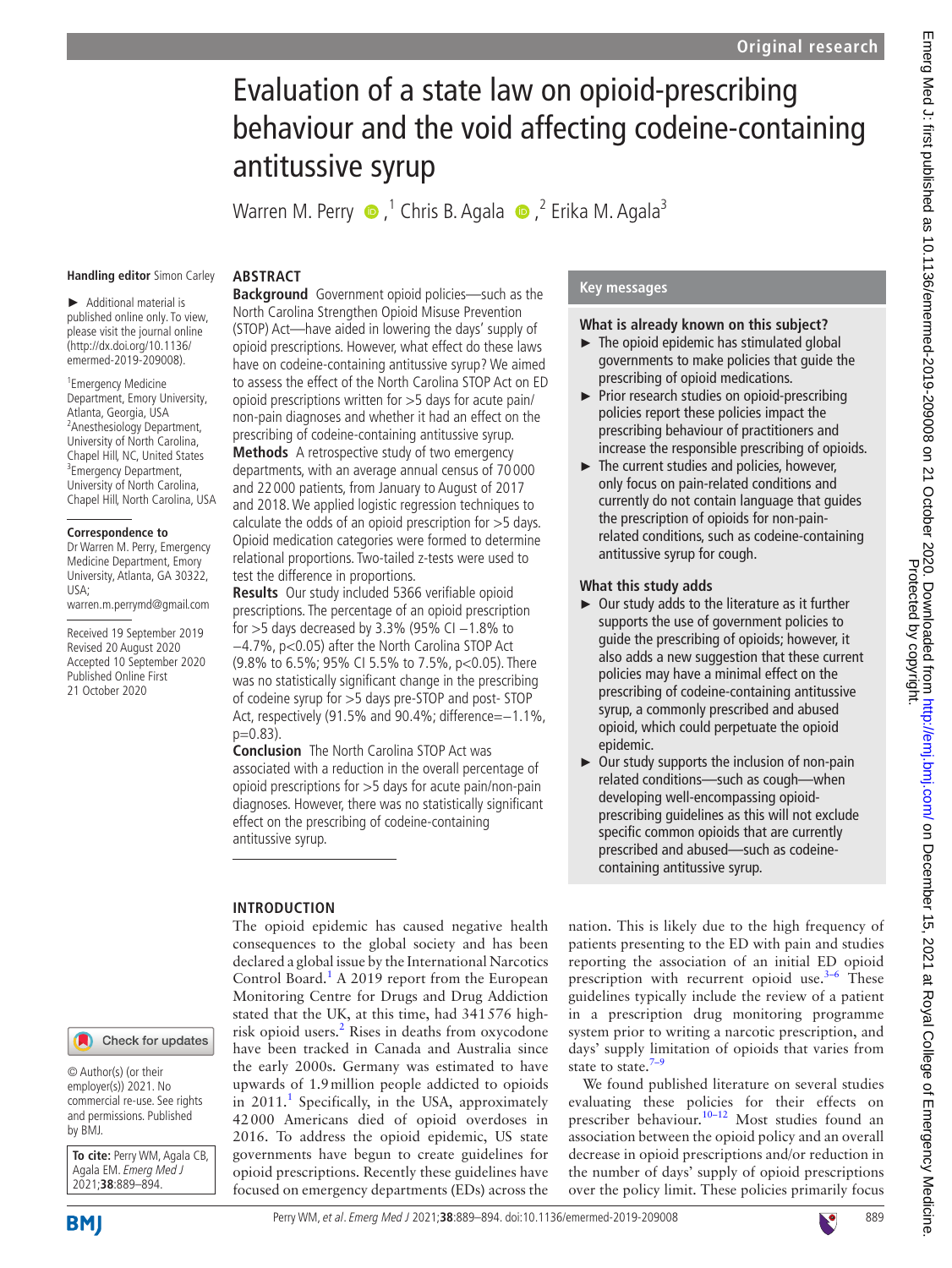on pain because the major indication for opioids is pain. In countries such as the UK, codeine can be purchased with a prescription or over the counter for pain control.<sup>13</sup> In fact, in 2016, the UK was the second largest manufacturer and consumer of codeine in the world. However, codeine-containing antitussive syrups have contributed to the opioid epidemic in Bangladesh, Nigeria and the USA based on the 2019 International Narcotics Control Strategy Report.<sup>[14](#page-4-6)</sup> We found no published literature mentioning codeine-containing antitussive syrup prescribing laws. This merits concern because codeine continues to be prescribed despite the lack of evidence supporting its clinical efficacy and the guidelines recommending against its use as an antitussive.[15 16](#page-4-7)

We aimed to assess the effect of the North Carolina General Assembly House Bill 243—Strengthen Opioid Misuse Prevention (STOP) Act of June 2017 on the prescribing of opioids greater than 5 days for acute pain/acute non-pain diagnoses. More specifically, we aimed to determine what effect, if any, the North Carolina STOP Act had on the days' supply of codeinecontaining antitussive syrup.

### **METHOD**

### **Study design and setting**

The sites for this study were two EDs in North Carolina, USA. One is a 58-bed ED with an average annual visit of 70000 patients, and the other is a 15-bed ED with an average annual visit of 22000 patients. Both EDs are staffed by the same group of providers.

Our study was approved by our institutional review board, and patients or the public was not involved in the design/execution. The study design was a retrospective chart review. We used evidence-based methods for chart reviews to optimally mitigate bias and produce robust results and conclusions.<sup>17</sup> An electronic medical record was used to extract stored data for this study. The data analyst for both EDs performed the data extraction and assisted in the construction of the dataset. So, the methodology behind the extraction is similar to the systematic data collection for formal internal and external metrics reporting for each ED. Both EDs use the EPIC Systems Corporation software as an electronic medical record system.

### **Selection of participants**

Prescriptions from discharged adult patients (>17years old) from both EDs were included in our study. All opioid prescriptions for these patients were included in the study if they were written for ED encounters between the months of January and August for the years 2017 and 2018. Data from 2016 January-August were extracted and used for comparison when necessary. Opioids used for the treatment of opioid abuse were excluded and did not have a high frequency in the initial dataset. Opioids written for chronic diagnoses/conditions were excluded from the study because the North Carolina STOP Act specifically applies to acute pain, not chronic pain. The research team, which includes an emergency physician, made the presumption that if a patient presented to the ED for chronic pain or a chronic nonpain diagnosis, it would be specified in their 10th Revision of the International Statistical Classification of Diseases and Related Health Problems (ICD-10) description given by the provider at discharge. Therefore, we defined an acute pain and acute nonpain diagnosis as any diagnosis without 'chronic' specified in the primary ICD-10 code and description. Any cancelled prescription or prescription with missing data for which the days' supply



<span id="page-1-0"></span>**Figure 1** Consolidated Standards of Reporting Trials diagram showing the inclusion and exclusion of prescriptions—or observations—for the study at each stage and based on the inclusion and exclusion criteria. The initial dataset started with 442 253 prescriptions, and after the application of the inclusion and exclusion criteria, the final dataset used for analysis contained 5366 verifiable prescriptions—3043 and 2323 for 2017 and 2018, respectively. STOP, Strengthen Opioid Misuse Prevention.

could not be calculated was excluded. Duplicate records were also excluded from our study.

We used SAP BusinessObjects software to extract the data from EPIC. The data analyst used filters to extract an initial dataset with controlled substance prescriptions written for discharged adult patients in the ED from our target time periods. We used Microsoft Excel 2016 MSO to review and identify the unique opioids and indicate the appropriate records. A filter was then used to remove chronic pain and chronic non-pain diagnosis. Filters were also used to remove prescriptions with missing data necessary for calculations and cancelled prescriptions. STATA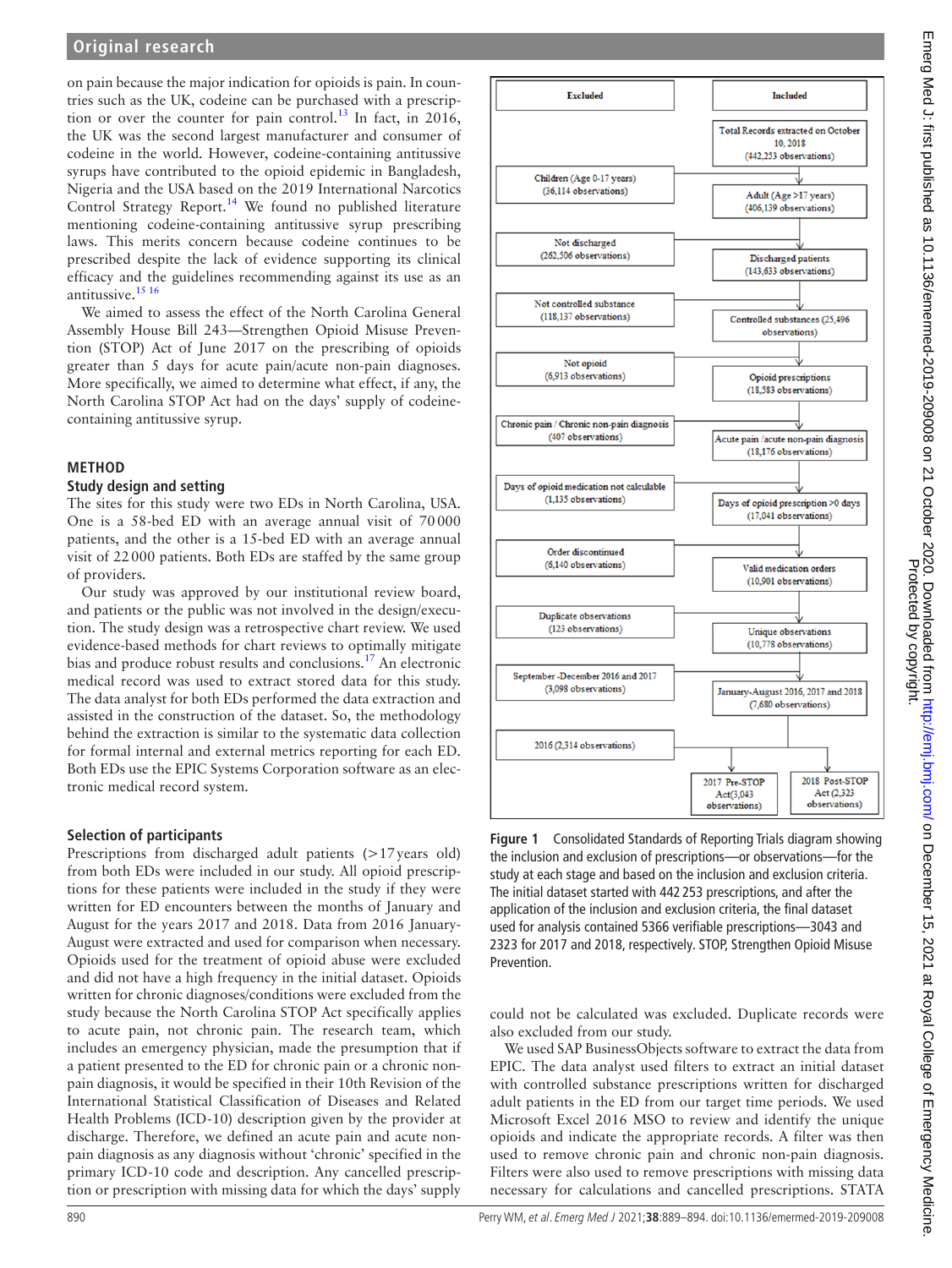#### <span id="page-2-0"></span>**Table 1** Characteristics of study participants

| Characteristics of patients in the ED         | Pre-STOP act.<br>$n$ (%)<br>$(n=3043)$ | Post-STOP<br>act, $n$ $(\%)$<br>$(n=2323)$ |
|-----------------------------------------------|----------------------------------------|--------------------------------------------|
| Opioid prescription $>5$ days                 | 296 (9.7)                              | 152(6.5)                                   |
| Mean age (SD) (years                          | 44.1 (15.6)                            | 45.7 (16.2)                                |
| Median age (range) years                      | 43 (18 – 102)                          | 44 (18 - 98)                               |
| Elderly (age $\geq 65$ years of age)          | 333 (10.9)                             | 332 (14.3)                                 |
| Female                                        | 1617(53.1)                             | 1226 (52.8)                                |
| Race                                          |                                        |                                            |
| White or Caucasian                            | 1740 (57.2)                            | 1411 (60.7)                                |
| <b>Black or African-American</b>              | 867 (28.5)                             | 596 (25.7)                                 |
| Other race                                    | 436 (14.3)                             | 316 (13.6)                                 |
| ED discharge disposition: home with self-care | 3016 (99.1)                            | 2305 (99.2)                                |
| Suburban ED site                              | 2075 (68.2)                            | 1517 (65.3)                                |
| Rural ED site                                 | 968 (31.8)                             | 806 (34.7)                                 |

ED, emergency department; STOP, Strengthen Opioid Misuse Prevention.

V.12 software was then used to remove the duplicates. We used the duplicates to assess the validity of the data through a chart review.

#### **Intervention**

We defined the intervention as the enactment of the supply limitation policy set forth by the North Carolina STOP Act, which occurred on 1 January 2018. Among other initiatives, the North Carolina STOP Act has a time limitation supply on first-time opioid prescriptions for non-surgical acute pain to a maximum of 5 days.<sup>[9](#page-4-8)</sup> We used the January–August 2017 time period to define the pre-STOP Act period and data from January–August 2018 to define the post-STOP Act period. We excluded September–December 2017 because there were no comparison data in 2018 at the time of the study.

#### **Measurements**

We calculated the days' supply worth of opioids with two standard Microsoft Excel formulas, one for unit/pill and another for liquid, since the data for unit/pill and liquid opioids were stored in a standard structured format for all prescriptions. The accuracy of these formulas was confirmed through a review of random records. The proportion of opioid prescriptions greater than 5 days was then calculated for each of the study periods.

We extracted the opioid prescriptions greater than 5 days and made a second dataset. All opioids in this subset were categorised by their active opioid medication. For example, oxycodoneacetaminophen 5–325mg and oxycodone 10mg were classified into the category oxycodone. From here, we calculated the individual percentage of opioid prescriptions for greater than 5 days for each opioid, pre-STOP and post-STOP Act, to determine if there was a change. We did this by dividing the number of individual opioid prescriptions for greater than 5 days by the total number of prescriptions written for that respective opioid in that time period.

As part of our results, we also categorised the diagnoses receiving greater than 5 days of opioids into basic categories. The categories were created after reviewing all the unique ICD-10 diagnoses in this subset of the data. An instruction manual was made to standardise the categorisation process. One researcher performed the categorisation, and an additional categorisation was performed by a physician blinded to the purpose

of the study. Any discrepancy was further investigated with a chart review and a final classification was made.

#### **Outcomes**

Our study aimed to determine if there was an association between an acute pain-focused opioid prescription policy and the reduction of opioid prescriptions for greater than 5 days and what effect, if any, it had on the prescribing of codeinecontaining antitussive syrup. Our first outcome was the change in proportion of all opioid prescriptions over 5 days after the implementation of the North Carolina STOP Act, 1 January 2018 (post-STOP). The second outcome was the change in the proportion of individual opioids written for greater than 5 days after the North Carolina STOP Act was implemented. We were interested in this outcome because an opioid with a high percentage of prescriptions for greater than 5 days pre-STOP and post-STOP ACT represents a potential lack of efficacy in the policy for that opioid.

#### **Analysis**

Prescriptions of opioid medication for more than 5 days for acute pain and non-pain diagnoses was one of the outcomes of interest. The key predictor variable for this particular outcome was whether the date of the prescription was before (January– August 2017) or after (January–August 2018) the implementation of the STOP Act of North Carolina.

We calculated descriptive statistics to assess variations in patient characteristics pre-STOP and post-STOP Act implementation. We also used frequencies to assess the most common characteristics of prescription-related variables, including ED diagnosis (ICD-10 diagnosis) and opioid category. We used binary logistic regression to estimate the odds of prescription opioids for more than 5 days for patients with acute pain and non-pain diagnoses. We assessed two main logistic regression models. The first model was the crude model, where only the key independent variable (period of prescription, pre-STOP or post-STOP Act) was the predictor variable. In the second model, we added control variables, including age, sex, department (suburban and rural) and ED disposition to the first model. We added the control variables in the second model to assess whether patient characteristics influenced the relationship between the outcome and the key independent variable.

We estimated effects of each of the control variables on the outcome independently and compared the generated estimates with those from the second model to assess any moderation effects inherent in each variable. After estimation, we used the delta method to generate CIs for the estimates of the predicted outcomes and to test for differences in the estimates for pre-STOP and post-STOP Act. The delta method, which is appropriate in large samples, is a numeric approximation based on a Taylor series expansion.<sup>18</sup> We used STATA V.2012 to conduct data analysis.[19](#page-5-2)

We classified all diagnoses for prescriptions greater than 5 days of opioids into 11 categories, including abdominal/pelvis, chest, dental, HEENT (head, eyes, ears, nose, throat), musculoskeletal, renal, respiratory, skin, systematic disease, trauma and others. We classified opioids prescribed for these diagnoses into nine categories, including codeine—pill, codeine—syrup, diphenoxylate, fentanyl, hydrocodone, hydromorphone, morphine, opium and oxycodone. To determine any difference in proportions between the study periods, we used the twotailed z-test.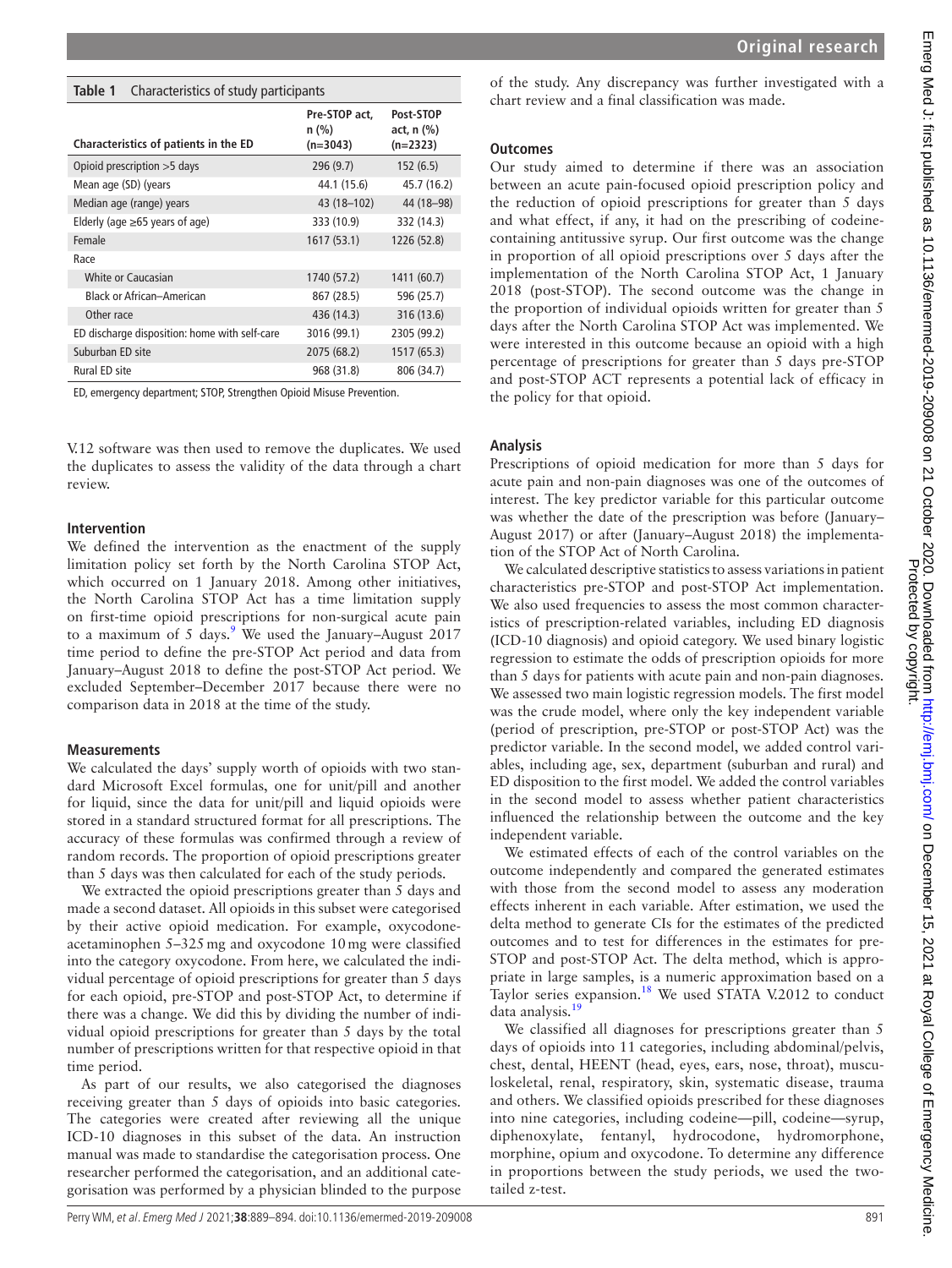<span id="page-3-0"></span>

|           | <b>Table 2</b> Logistic regression model estimates of the effect of patient |
|-----------|-----------------------------------------------------------------------------|
|           | characteristics on the odds of being prescribed opioid medication for       |
| $>5$ davs |                                                                             |

|                                                                          | <b>Adjusted estimates</b> |         |                         |
|--------------------------------------------------------------------------|---------------------------|---------|-------------------------|
| Characteristics of ED patients/variable                                  | 0R                        | P value | 95% CI                  |
| Opioid prescription > 5 days post-STOP Act<br>compared with pre-STOP Act | 0.60                      | < 0.01  | 0.50 to 0.80            |
| Elderly (age $\geq 65$ years of age)                                     | 1.50                      | 0.01    | 1.10 to 1.90            |
| Female                                                                   | 1.40                      | < 0.01  | 1.10 to 1.70            |
| Race                                                                     |                           |         |                         |
| White or Caucasian (referent)                                            |                           |         |                         |
| <b>Black or African-American</b>                                         | 1.30                      | 0.03    | $1.03 \text{ to } 1.60$ |
| Other race                                                               | 1.30                      | 0.13    | 0.90 to 1.70            |
| Home with self-care                                                      | 0.50                      | 0.12    | $0.20$ to 1.20          |
| Suburban ED site                                                         | 0.90                      | 0.53    | $0.80 \text{ to } 1.20$ |

ED, emergency department.

### **RESULTS**

#### **Characteristics of the final dataset**

We extracted 442253 records of medication orders for patients treated from January 2016 to August 2018. After implementing the exclusion criteria, there were 7680 verifiable ED opioid prescriptions written on discharge—23 143 043, and 2323 in 2016, 2017 and 2018, respectively. This ultimately amounted to the inclusion of 5366 records in our study—January-August 2017 and 2018. [Figure](#page-1-0) 1 demonstrates the data inclusion/exclusion processing diagram used to select the final set of records. On chart review, we found that all 123 duplicate records had accurate data and would have been appropriate for inclusion if the records were not a duplicate. The results of this chart review, combined with the use of standard processes for more formal data extraction, support the validity of our dataset. No opioid prescription in our dataset was written for a subsequent visit for which opioids were prescribed on a prior visit for the same diagnosis. The descriptive characteristics for the pre-STOP and post-STOP Act were similar and can be found in [table](#page-2-0) 1. The remainder of this section only includes data from 2017 (pre-STOP Act) and 2018 (post-STOP Act).

### **Effect of North Carolina STOP Act on Days' Supply of Opioids**

Logistic regression results show that there were no differences between crude and adjusted estimates. Therefore, only the adjusted estimates are discussed in this section ([table](#page-3-0) 2). As shown in [figure](#page-3-1) 2, the results show a reduction in the percentage of discharge opioid prescriptions greater than 5days post-STOP Act from 9.8% (95% CI 8.7% to 10.8%) to 6.5% (95% CI 5.5% to 7.5%). The OR for receiving a prescription for greater than 5 days post-STOP Act was 0.6 (95% CI 0.5 to 0.8, p < 0.05).

### **Opioid composition in the dataset and the proportion of opioid days' supply over the policy limit**

Oxycodone, hydrocodone, morphine and codeine-containing syrup were most commonly prescribed for greater than 5 days for both pre-STOP and post-STOP Act. Approximately 91.5% of all codeine syrup prescriptions were written for greater than 5 days pre-STOP Act, with minimal change occurring after the policy was implemented, 90.4% representing a difference of 1.1%. This is high compared with hydrocodone (pre-STOP=13.2%, post-STOP=5.5%) and oxycodone (pre-STOP=4.2%, post-STOP=3.7%) ([table](#page-3-2) 3). Hydrocodone was the only opioid to have a statistically significant decrease post-STOP Act.



<span id="page-3-1"></span>**Figure 2** Bar graph showing the predicted percentages of opioid prescriptions written for greater than 5 days for the two target periods, January–August 2017 (pre-STOP Act) and January–August 2018 (post-STOP Act). The graph shows there was a 3.3% (95% CI −4.7% to −1.8%, p<0.05) reduction in the predicted percentages from the pre-STOP Act period (9.8%; 95% CI 8.7% to 10.8%, p<0.05), to the post-STOP Act period (6.5%; 95% CI 5.5% to 7.5%, p<0.05). STOP, Strengthen Opioid Misuse Prevention.

## **Categorical diagnosis characteristics for opioids over the policy limit**

The most frequent categorical diagnosis was respiratory for both study periods [\(online supplemental appendix A](https://dx.doi.org/10.1136/emermed-2019-209008)). On further analysis, codeine syrup was the most common opioid prescribed for respiratory diagnoses pre-STOP and post-STOP Act (78.7% and 76.6%, respectively).

## **DISCUSSION**

This study shows the association of a pain-focused opioid policy with a reduction in the days' supply of opioids above a specified limit, and the minimal effect it has on a commonly abused opioid, codeine-containing antitussive syrup. Based on the literature review, this is the first study to evaluate the North Carolina STOP Act; therefore, it contributes to the study of the effect of new opioid legislation in different parts of the world. Similar studies are important to healthcare providers, policy makers and lawmakers because other countries have investigated and taken action against the growing abuse of codeine-containing syrup.<sup>[20](#page-5-3)</sup> For example, Australia has upscheduled their codeine-containing products.<sup>21</sup> Our study also offers insight to the effects of government policies against the opioid epidemic. The knowledge gained from this study can be used to form effective government and hospital policies and to amend current policies on opioids.

The most interesting finding from this study is the minimal effect the North Carolina STOP Act had on codeine syrup prescribed for greater than 5 days. This poses a potential problem because this opioid appears to be unaffected by the policy.

<span id="page-3-2"></span>

| Per cent reduction in each opioid medication supply for<br>Table 3<br>greater than 5 days pre-STOP and post-STOP Act* |                          |                         |                |         |  |  |
|-----------------------------------------------------------------------------------------------------------------------|--------------------------|-------------------------|----------------|---------|--|--|
| Opioid name                                                                                                           | 2017 Pre-STOP            | 2018 Post-STOP          | Difference (%) | P value |  |  |
| Codeine syrup                                                                                                         | $(75/82)$ , $(91.5%)$    | $(47/52)$ , $(90.4\%)$  | $-1.1$         | 0.83    |  |  |
| Hydrocodone                                                                                                           | $(106/801)$ , $(13.2\%)$ | $(28/509)$ , $(5.50\%)$ | $-7.7$         | < 0.01  |  |  |
| Morphine                                                                                                              | $(19/102)$ , $(18.6%)$   | $(16/88)$ , $(18.2\%)$  | $-0.4$         | 0.94    |  |  |
| Oxycodone                                                                                                             | $(84/1981), (4.2\%)$     | $(60/1640)$ , $(3.7%)$  | $-0.5$         | 0.37    |  |  |

\*The numerator is the total number of prescriptions for >5 days for each opioid during each time period, and the denominator is the respective total number of opioid prescriptions written for each opioid during each time period—[number of opioid×prescriptions>5 days]/ (total number of opioid×prescriptions) (% in brackets). STOP, Strengthen Opioid Misuse Prevention.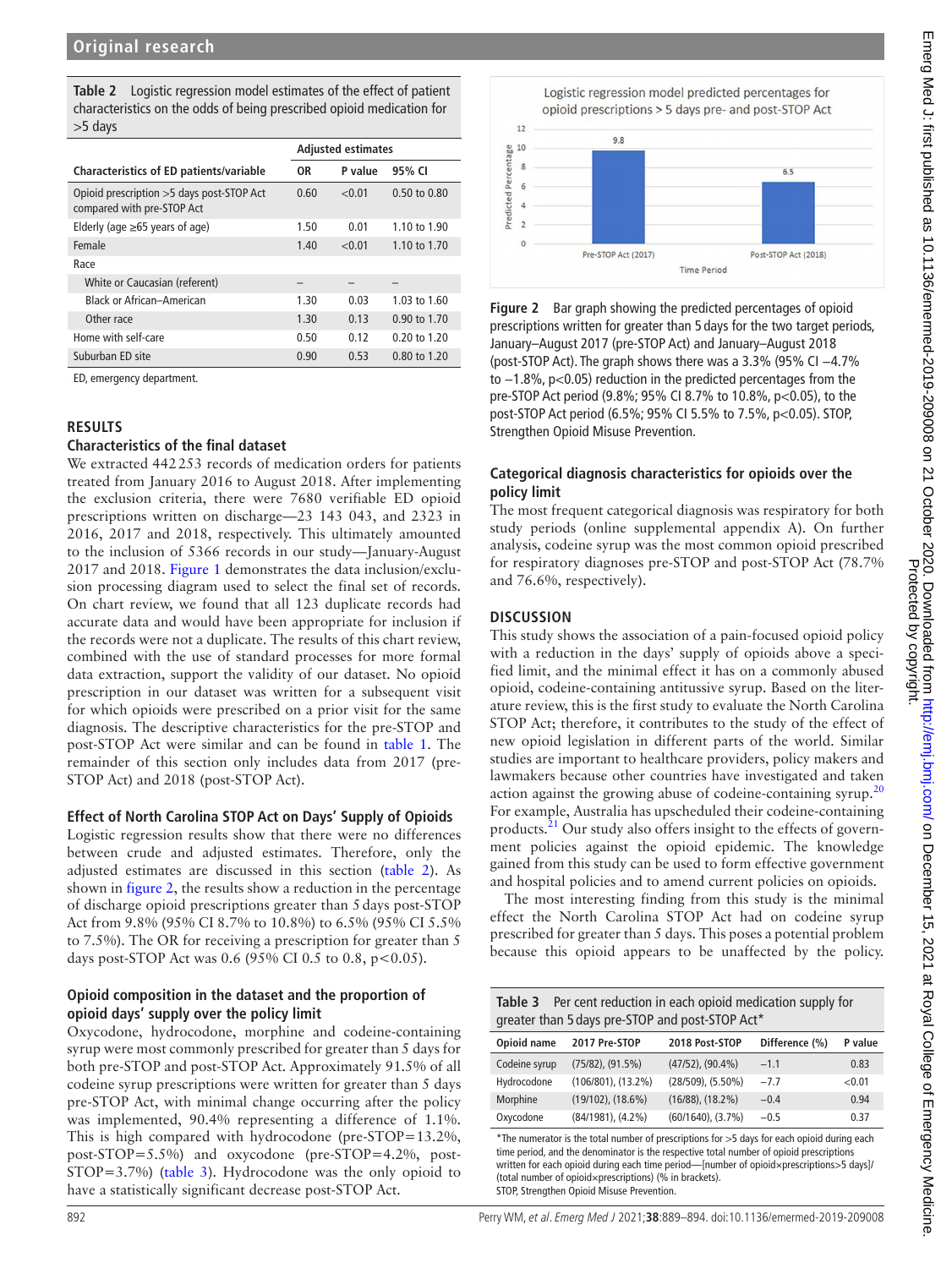Despite its popularity as a drug of abuse around the world, to our knowledge, there are few studies that assess the contribution of codeine-containing antitussive syrups toward the opioid crisis. This creates a need for further studies understanding the prevalence of codeine syrup abuse and the providers prescribing it. Of note, our study also found no statistically significant reduction in oxycodone or morphine prescription over 5days.

The individual categorical diagnoses for greater than 5 days were similar to diagnoses for opioids found in other studies. $^{22}$ The individual categorical diagnoses prescribed for greater than 5 days showed no significant change in their proportions between the study periods ([online supplemental appendix A](https://dx.doi.org/10.1136/emermed-2019-209008)). This finding demonstrates a similar presentation of diagnoses for the two study periods, making it unlikely that each period encountered a characteristically different population ([table](#page-2-0) 1). Our results found that respiratory diagnoses were the most common diagnoses associated with a prescription greater than 5 days, and codeine syrup was the most frequent opioid prescribed for respiratory diagnoses. Since codeine syrup is usually prescribed for cough, it is a safe assumption that it was prescribed for cough in the setting of a respiratory condition. This is significant because there are data supporting the ineffectiveness of codeinecontaining syrup as an antitussive medication.<sup>16 24 25</sup> Current pain-focused policies limiting opioid supplies should evaluate their policies' application to opioids, such as codeine-containing cough syrup, for non-pain diagnoses. Furthermore, using alternatives to codeine syrup for cough could decrease the supply of opioids in circulation without harming patients.

This issue may not appear to be paramount, now, but as current pain-focused policies reduce the abuse of other common opioids, we may see an increase in the abuse of codeine-containing antitussive syrup. Decreasing the circulation of codeine syrup for non-evidence-based indications through future legislation may have a long-term effect on its contribution to the opioid crisis. With little knowledge of its effect on the opioid epidemic and the current permittance for a non-evidence-based indication, the prescribing of codeine-containing antitussive syrup should be monitored. Furthermore, if the overall goal is to decrease opioid misuse and abuse, government policies should be applicable towards opioid prescriptions for pain and non-pain diagnoses.

This study had some limitations. Although it associates the reduction in opioid prescriptions greater than 5 days with a day's supply limiting policy, it does not prove causation. Our study also assumed that patients getting opioid prescriptions would have the reasons for the prescriptions as the primary ICD-10 code. It is possible that the diagnosis necessitating the opioid was a secondary or subsequent ICD-10 code. In this same context, our definition of acute pain and acute non-pain diagnoses was broad and not restrictive. However, in spite of these limitations, the literature still corroborated our diagnoses as common diagnoses for opioid prescriptions. The STOP Act was implemented on 1 January 2018, and laws and policies need sufficient lag time to realise their full effects. However, continuous assessment of public health laws is instrumental in monitoring their effects and identifying challenges and areas for improvement to make them more effective and sensitive to the current needs of the community. Lastly, a minute amount of data came from patients presenting in the pre-North Carolina STOP and post-North Carolina STOP Act, which may have an effect on the statistical independence of the data.

In conclusion, the North Carolina STOP Act was associated with a reduction in the number of opioid prescriptions greater than 5 days written by ED providers. However, codeinecontaining antitussive syrup appears to be immune to the North

#### **Twitter** Erika M. Agala [@TheDrWarren](https://twitter.com/TheDrWarren)

**Contributors** WMP, CBA and EMA all contributed significantly to this research study. CBA and WMP performed the literature review for this study. WMP conceived the idea of the study and its design. With the help of WMP, EMA extracted the data and was an integral part in the construction of the final database using quality control methods. The statistical analysis plan was created by CBA and WMP. CBA primarily executed this analysis. WMP primarily composed the manuscript and takes responsibility for the paper as a whole.

**Funding** The authors have not declared a specific grant for this research from any funding agency in the public, commercial or not-for-profit sectors.

#### **Competing interests** None declared.

**Patient consent for publication** Not required.

**Ethics approval** Our study was approved by the University of North Carolina at Chapel Hill Institutional Review Board. Our study approval number is 19–0078.

**Provenance and peer review** Not commissioned; externally peer reviewed.

**Data availability statement** No data are available. Data contains patients' history of present illness and are not available to anyone outside of the respective healthcare system.

#### **ORCID iDs**

Warren M. Perry<http://orcid.org/0000-0002-7172-903X> Chris B. Agala <http://orcid.org/0000-0001-7157-814X>

#### **REFERENCES**

- <span id="page-4-0"></span>Dhalla IA, Persaud N, Juurlink DN. Facing up to the prescription opioid crisis. [BMJ](http://dx.doi.org/10.1136/bmj.d5142) 2011;343:d5142.
- <span id="page-4-1"></span>2 European Monitoring Centre for Drugs and Drug Addiction. United Kingdom: country drug report 2019, 2019. Available: [https://www.emcdda.europa.eu/countries/drug](https://www.emcdda.europa.eu/countries/drug-reports/2019/united-kingdom_en)[reports/2019/united-kingdom\\_en](https://www.emcdda.europa.eu/countries/drug-reports/2019/united-kingdom_en)
- <span id="page-4-2"></span>3 Butler MM, Ancona RM, Beauchamp GA, et al. Emergency department prescription opioids as an initial exposure preceding addiction. [Ann Emerg Med](http://dx.doi.org/10.1016/j.annemergmed.2015.11.033) 2016;68:202–8.
- 4 Hoppe JA, Kim H, Heard K. Association of emergency department opioid initiation with recurrent opioid use. [Ann Emerg Med](http://dx.doi.org/10.1016/j.annemergmed.2014.11.015) 2015;65:493-9.
- 5 Barnett ML, Olenski AR, Jena AB. Opioid-Prescribing patterns of emergency physicians and risk of long-term use. [N Engl J Med](http://dx.doi.org/10.1056/NEJMsa1610524) 2017;376:663-73.
- 6 Cordell WH, Keene KK, Giles BK, et al. The high prevalence of pain in emergency medical care. [Am J Emerg Med](http://dx.doi.org/10.1053/ajem.2002.32643) 2002;20:165–9.
- <span id="page-4-3"></span>7 Cantrill SV, Brown MD, Carlisle RJ, et al. Clinical policy: critical issues in the prescribing of opioids for adult patients in the emergency department. [Ann Emerg Med](http://dx.doi.org/10.1016/j.annemergmed.2012.06.013) 2012;60:499–525.
- 8 Stader DEet al. Colorado ACEP 2017 opioid prescribing & treatment guidelines: Colorado chapter, American College of Emergency Physicians, 2017.
- <span id="page-4-8"></span>9 North Carolina General Assembly. The strengthen opioid misuse prevention (stop) act of 2017 (session law 2017-74/H243). Raleigh, North Carolina: North Carolina General Assembly, 2017.
- <span id="page-4-4"></span>10 Osborn SR, Yu J, Williams B, et al. Changes in provider prescribing patterns after implementation of an emergency department prescription opioid policy. [J Emerg Med](http://dx.doi.org/10.1016/j.jemermed.2016.07.120) 2017;52:538–46.
- 11 Suffoletto B, Lynch M, Pacella CB, et al. The effect of a statewide mandatory prescription drug monitoring program on opioid prescribing by emergency medicine providers across 15 hospitals in a single health system. [J Pain](http://dx.doi.org/10.1016/j.jpain.2017.11.010) 2018;19:430-8.
- 12 Weiner SG, Baker O, Poon SJ, et al. The effect of opioid prescribing guidelines on prescriptions by emergency physicians in Ohio. [Ann Emerg Med](http://dx.doi.org/10.1016/j.annemergmed.2017.03.057) 2017;70:799–808.
- <span id="page-4-5"></span>13 International Narcotics Control Board. Narcotic drugs 2017 estimated world requirements for 2018, 2017. Available: [https://www.incb.org/documents/Narcotic-](https://www.incb.org/documents/Narcotic-Drugs/Technical-Publications/2017/Narcotic_drugs_technical_publication_2017.pdf)
- <span id="page-4-6"></span>[Drugs/Technical-Publications/2017/Narcotic\\_drugs\\_technical\\_publication\\_2017.pdf](https://www.incb.org/documents/Narcotic-Drugs/Technical-Publications/2017/Narcotic_drugs_technical_publication_2017.pdf) 14 International Narcotics Control Strategy Report. Bureau of international narcotics and law enforcement Affairs, 2019.
- <span id="page-4-7"></span>15 National Institute for Health and Care Excellent. Cough (acute): antimicrobial prescribing. England, United Kingdom: National Institute for Health and Care Excellent, 2019.